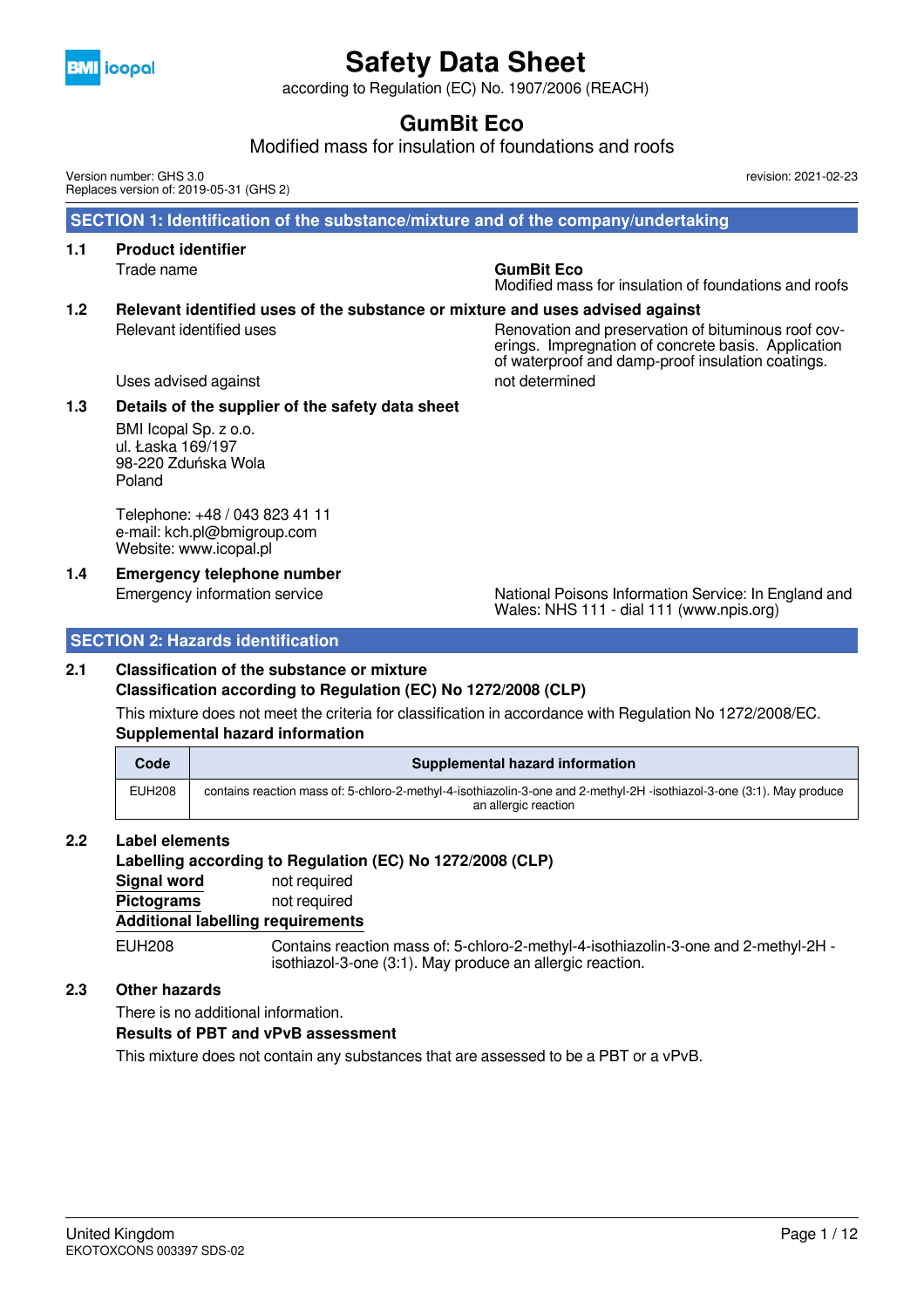

according to Regulation (EC) No. 1907/2006 (REACH)

## **GumBit Eco**

Modified mass for insulation of foundations and roofs

Version number: GHS 3.0 Replaces version of: 2019-05-31 (GHS 2)

### revision: 2021-02-23

### **SECTION 3: Composition/information on ingredients**

#### **3.2 Mixtures**

| Name of substance                                                                                          | <b>Identifier</b>                                                                    | $wt\%$       | Classification acc. to 1272/<br>2008/EC                                                                                                                                                                       | <b>Notes</b>        |
|------------------------------------------------------------------------------------------------------------|--------------------------------------------------------------------------------------|--------------|---------------------------------------------------------------------------------------------------------------------------------------------------------------------------------------------------------------|---------------------|
| Asphalt                                                                                                    | CAS No<br>8052-42-4<br>EC No<br>232-490-9<br>REACH Reg. No                           | $1 - < 30$   | not classified                                                                                                                                                                                                | <b>IOELV</b><br>OEL |
|                                                                                                            | 01-2119480172-44-xxxx                                                                |              |                                                                                                                                                                                                               |                     |
| Asphalt, oxidized                                                                                          | CAS No<br>64742-93-4<br>EC No<br>265-196-4<br>REACH Reg. No<br>01-2119498270-36-xxxx | $1 - < 30$   | not classified                                                                                                                                                                                                | OEL                 |
| reaction mass of: 5-chloro-2-<br>methyl-4-isothiazolin-3-one and<br>2-methyl-2H -isothiazol-3-one<br>(3:1) | CAS No<br>55965-84-9<br>EC No<br>911-418-6<br>Index No<br>613-167-00-5               | $0 - 0.0015$ | Acute Tox, 3 / H301<br>Acute Tox. 2 / H310<br>Acute Tox. 2 / H330<br>Skin Corr. 1C / H314<br>Eye Dam. 1 / H318<br>Skin Sens, 1A / H317<br>Aquatic Acute 1 / H400<br>Aquatic Chronic 1 / H410<br><b>EUH071</b> | B(a)                |

**Notes**

B(a): The classification refers to an aqueous solution

IOELV: Substance with a community indicative occupational exposure limit value

OEL: Substance with a national occupational exposure limit value

| Name of sub-<br>stance                                                                                                 | <b>Identifier</b>                          | <b>Specific Conc. Limits</b>                                                                                                                                                                                                    | <b>M-Factors</b>                                                  | <b>ATE</b>                         | <b>Exposure</b><br>route |
|------------------------------------------------------------------------------------------------------------------------|--------------------------------------------|---------------------------------------------------------------------------------------------------------------------------------------------------------------------------------------------------------------------------------|-------------------------------------------------------------------|------------------------------------|--------------------------|
| reaction mass of:<br>5-chloro-2-<br>methyl-4-iso-<br>thiazolin-3-one<br>and 2-methyl-2H -<br>isothiazol-3-one<br>(3:1) | CAS No<br>55965-84-9<br>EC No<br>911-418-6 | Skin Corr. 1C; H314: C ≥ 0.6 %<br>Skin Irrit. 2; H315: 0.06 % $\leq$ C $<$<br>$0.6 \%$<br>Eye Dam. 1; H318: $C \ge 0.6$ %<br>Eye Irrit. 2; H319: 0.06 % $\leq$ C $<$<br>$0.6 \%$<br>Skin Sens. 1A; H317: $C \ge 0.0015$<br>$\%$ | M-factor (acute)<br>$= 100.0$<br>M-factor (chron-<br>$ic) = 10.0$ | $\frac{100}{50}$ mg/ <sub>kg</sub> | oral<br>dermal           |

For full text of abbreviations: see SECTION 16.

#### **SECTION 4: First aid measures**

#### **4.1 Description of first aid measures**

#### **General notes**

Do not leave affected person unattended. Remove victim out of the danger area. Keep affected person warm, still and covered. In all cases of doubt, or when symptoms persist, seek medical advice. In case of unconsciousness place person in the recovery position. Never give anything by mouth.

#### **Following inhalation**

Provide fresh air.

#### **Following skin contact**

Take off contaminated clothing. Wash skin with water and soap or mild detergent.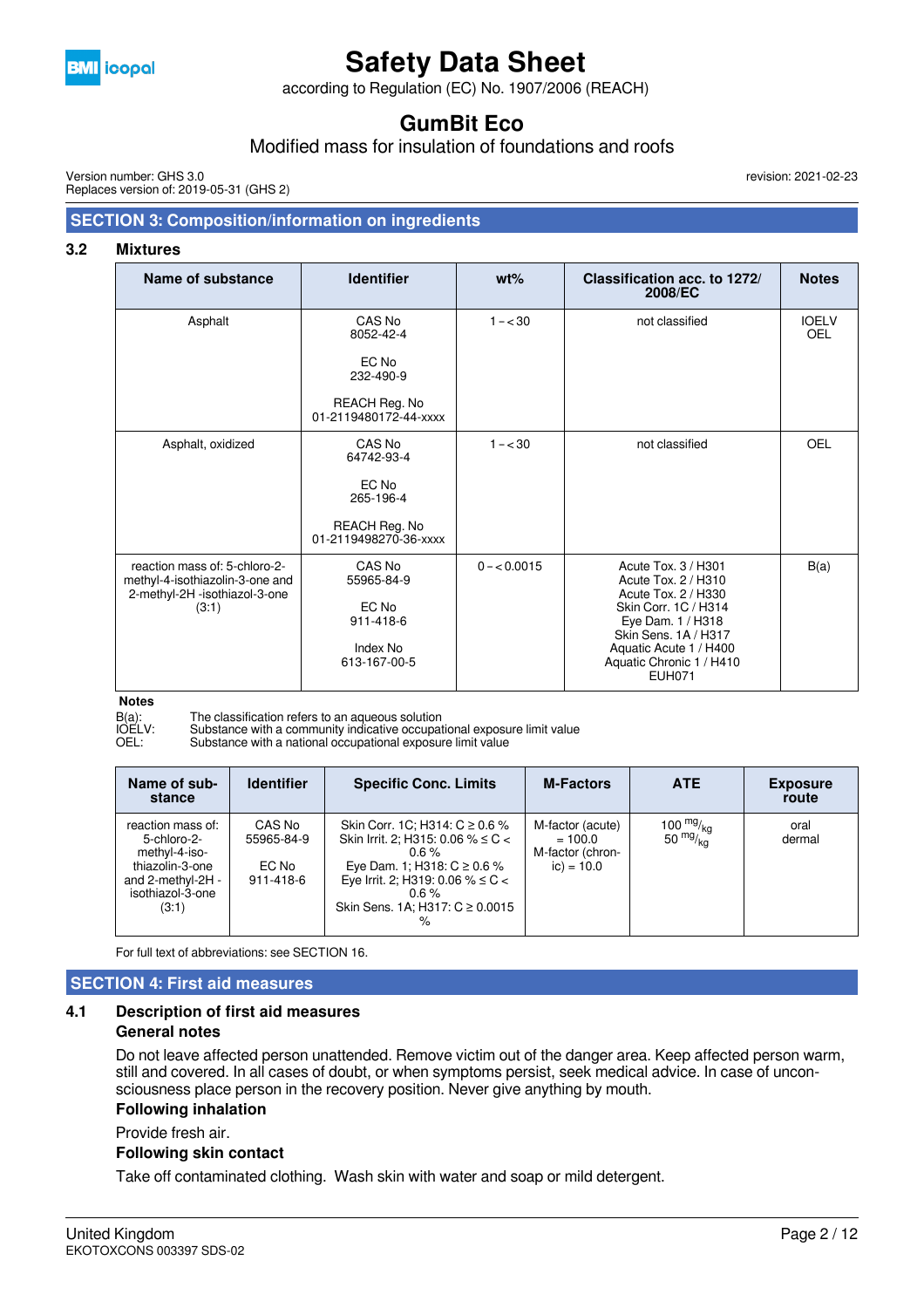

according to Regulation (EC) No. 1907/2006 (REACH)

## **GumBit Eco**

Modified mass for insulation of foundations and roofs

Version number: GHS 3.0 Replaces version of: 2019-05-31 (GHS 2) revision: 2021-02-23

#### **Following eye contact**

Irrigate copiously with clean, fresh water for at least 10 minutes, holding the eyelids apart. Remove contact lenses, if present and easy to do. Continue rinsing. Seek medical advice immediately.

#### **Following ingestion**

Rinse mouth with water (only if the person is conscious). Give nothing to eat or drink. Do NOT induce vomiting. Seek medical advice immediately.

#### **4.2 Most important symptoms and effects, both acute and delayed**

Description of known symptoms following exposure, if relevant - see section 11.

#### **4.3 Indication of any immediate medical attention and special treatment needed**

Treat symptomatically.

#### **SECTION 5: Firefighting measures**

#### **5.1 Extinguishing media Suitable extinguishing media**

water spray, water mist, foam, fire extinguishing powder, carbon dioxide (CO2), sand, product itself is noncombustible; adapt fire extinguishing measures to surrounding areas

#### **Unsuitable extinguishing media**

water jet

#### **5.2 Special hazards arising from the substance or mixture**

Not considered flammable under normal conditions but will burn at high temperatures. Cool closed containers exposed to fire with water spray.

#### **Hazardous combustion products**

carbon monoxide (CO), carbon dioxide (CO2), fumes

#### **5.3 Advice for firefighters**

Fire fighting crew should be adequately trained and equipped with self-contained breathing apparatus and full protective clothing. Fight fire with normal precautions from a reasonable distance. Do not allow firefighting water to enter drains or water courses. Collect contaminated firefighting water separately.

#### **SECTION 6: Accidental release measures**

#### **6.1 Personal precautions, protective equipment and emergency procedures**

Avoid contact with skin and eyes. Do not breathe vapours. Wear suitable protective clothing and gloves.

#### **6.2 Environmental precautions**

Keep away from drains, surface and ground water. Collect contaminated soil and dispose of it.

#### **6.3 Methods and material for containment and cleaning up**

**Advice on how to contain a spill**

Bunding. Covering of drains.

#### **Advice on how to clean up a spill**

Cover with non-combustible absorbent material. (kieselgur (diatomite), sand, wermikulit, universal binder).Collect to labelled, closed waste container and remove for disposal. When the spillage is removed wash contaminated surfaces with plenty of water.

#### **Appropriate containment techniques**

Use of adsorbent materials.

#### **Other information relating to spills and releases**

Ventilate affected area.

#### **6.4 Reference to other sections**

Hazardous combustion products: see section 5. Personal protective equipment: see section 8. Incompatible materials: see section 10. Disposal considerations: see section 13.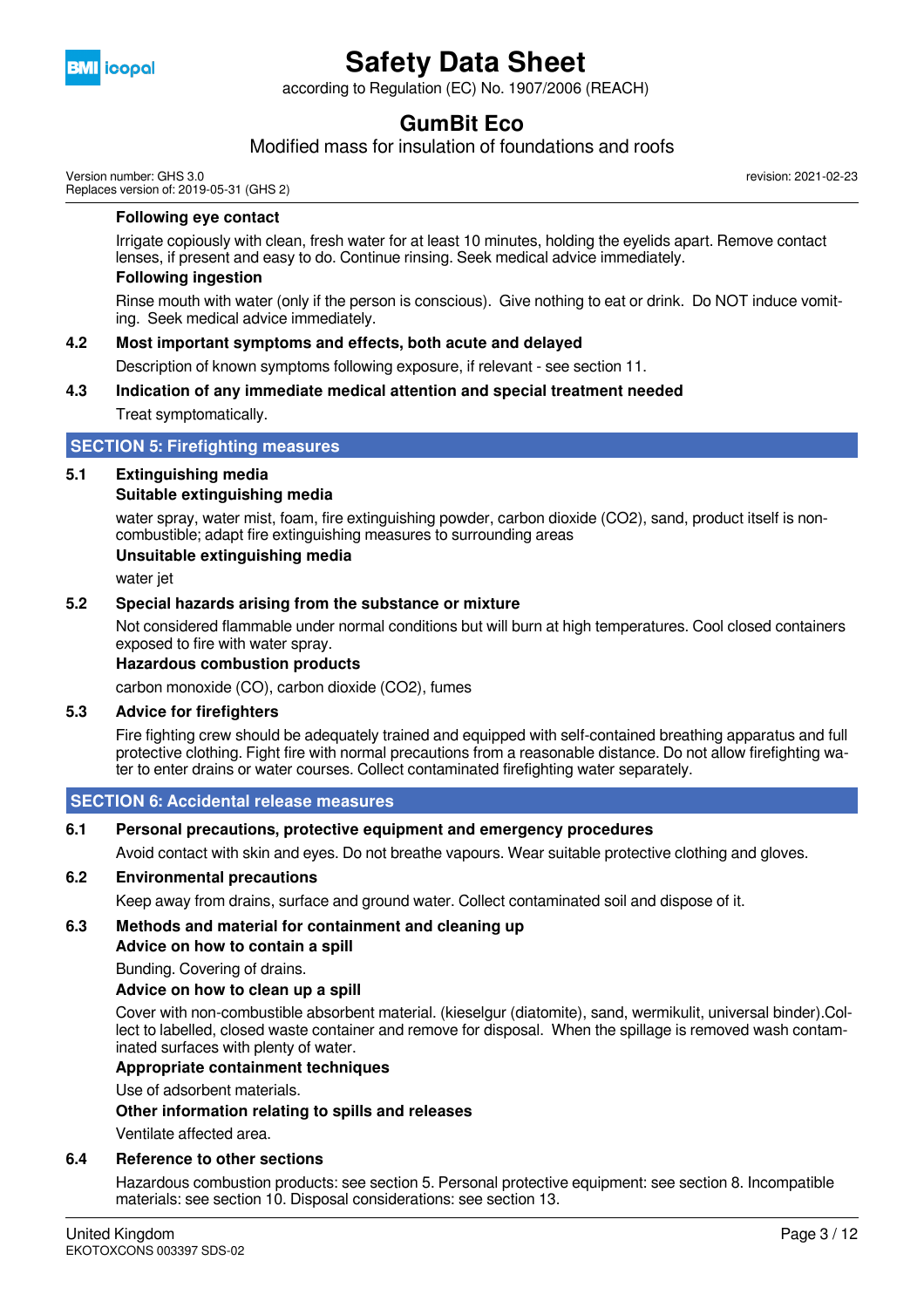

according to Regulation (EC) No. 1907/2006 (REACH)

## **GumBit Eco**

Modified mass for insulation of foundations and roofs

Version number: GHS 3.0 Replaces version of: 2019-05-31 (GHS 2)

#### **SECTION 7: Handling and storage**

#### **7.1 Precautions for safe handling**

#### **Recommendations**

#### **• Measures to prevent fire as well as aerosol and dust generation**

Use only in well-ventilated areas.

#### **Advice on general occupational hygiene**

Wash hands after use. Do not eat, drink and smoke in work areas. Remove contaminated clothing and protective equipment before entering eating areas. Never keep food or drink in the vicinity of chemicals. Never place chemicals in containers that are normally used for food or drink. Keep away from food, drink and animal feedingstuffs.

#### **7.2 Conditions for safe storage, including any incompatibilities**

Keep only in the original container in a cool, well-ventilated place. Keep container tightly closed.

#### **• Protect against external exposure, such as**

high temperatures, frost, direct light irradiation

#### **7.3 Specific end use(s)**

Data are not available.

### **SECTION 8: Exposure controls/personal protection**

#### **8.1 Control parameters**

#### **National limit values**

**Occupational exposure limit values (Workplace Exposure Limits)**

| Cou<br>ntry | Name of agent            | <b>CAS No</b> | <b>Iden</b><br>tifier | <b>TWA</b><br>[ppm] | <b>TWA</b><br>$\begin{bmatrix} \text{mg/} \\ \text{m}^3 \end{bmatrix}$ | <b>STEL</b><br>[ppm] | <b>STEL</b><br>$\begin{bmatrix} \mathsf{mg} / \ \mathsf{m}^3 \end{bmatrix}$ | Ceil-<br>$ina-C$<br>[ppm] | Ceil-<br>ing-C<br>$\left[\frac{mg}{m}\right]$ | <b>Nota</b><br>tion | Sour<br><b>ce</b> |
|-------------|--------------------------|---------------|-----------------------|---------------------|------------------------------------------------------------------------|----------------------|-----------------------------------------------------------------------------|---------------------------|-----------------------------------------------|---------------------|-------------------|
| GB          | asphalt (petro-<br>leum) | 8052-42-      | <b>WEL</b>            |                     | 5                                                                      |                      | 10                                                                          |                           |                                               | fume                | EH40/<br>2005     |

**Notation**

Ceiling-C Ceiling value is a limit value above which exposure should not occur<br>fume As fume<br>Short-term exposure limit: a limit value above which exposure should fume As fume STEL Short-term exposure limit: a limit value above which exposure should not occur and which is related to a 15-minute period (unless otherwise specified) TWA Time-weighted average (long-term exposure limit): measured or calculated in relation to a reference period of 8 hours timeweighted average (unless otherwise specified)

### **Relevant DNELs/DMELs/PNECs and other threshold levels**

#### **• relevant DNELs of components of the mixture**

| Name of sub-<br>stance | <b>CAS</b><br><b>No</b> | End-<br>point | <b>Threshold</b><br>level | Protection goal,<br>route of expos-<br>ure | Used in                | <b>Exposure time</b>    |
|------------------------|-------------------------|---------------|---------------------------|--------------------------------------------|------------------------|-------------------------|
| Asphalt, oxidized      | 64742-<br>$93-4$        | <b>DNEL</b>   | $2.9 \text{ mg/m}^3$      | human, inhalatory                          | worker (in-<br>dustry) | chronic - local effects |
| Asphalt                | 8052-42-<br>4           | DNEL          | $2.9 \text{ mg/m}^3$      | human, inhalatory                          | worker (in-<br>dustry) | chronic - local effects |

#### **8.2 Exposure controls**

**Appropriate engineering controls**

General ventilation.

**Individual protection measures (personal protective equipment)**

revision: 2021-02-23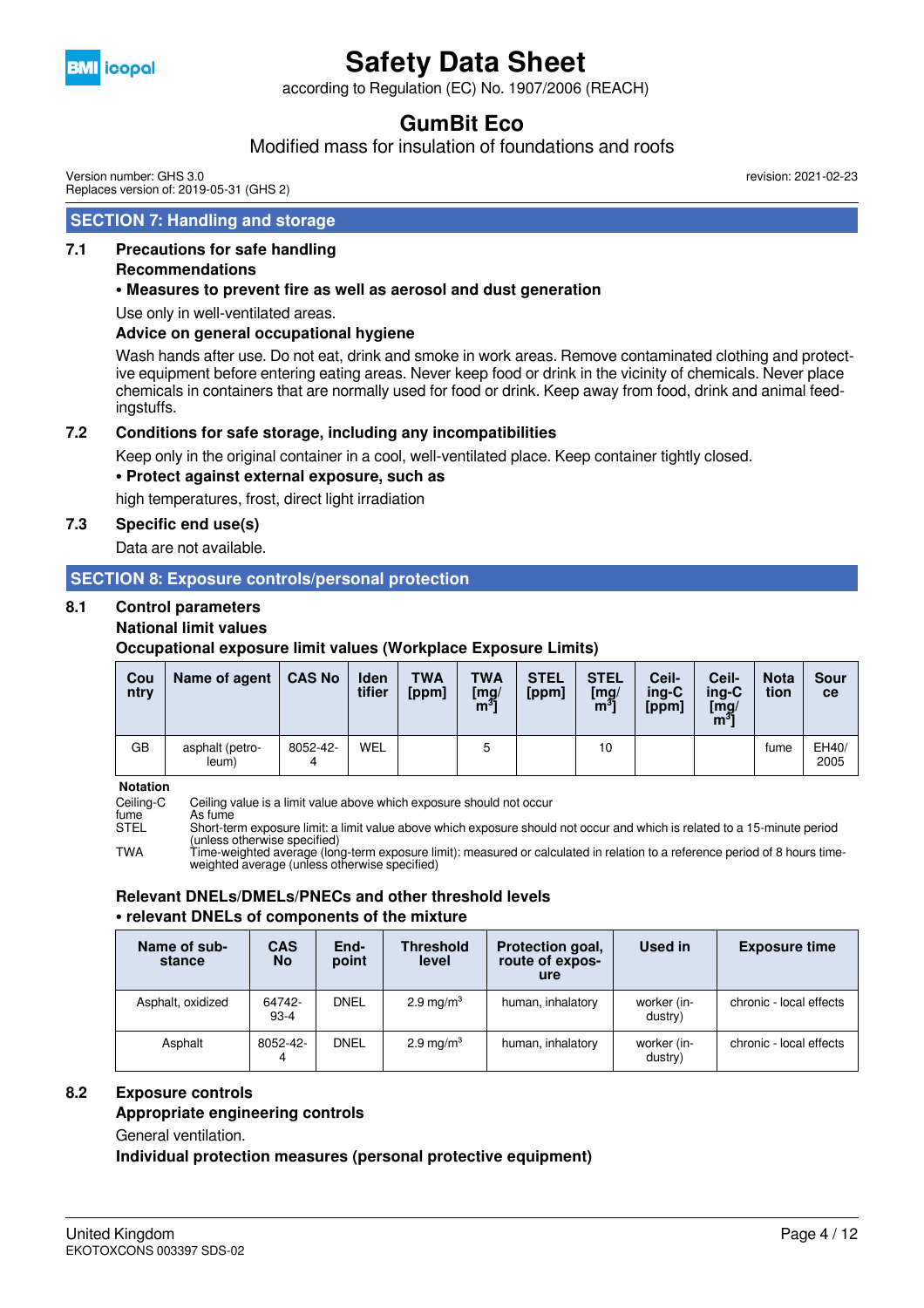

according to Regulation (EC) No. 1907/2006 (REACH)

## **GumBit Eco**

Modified mass for insulation of foundations and roofs

Version number: GHS 3.0 Replaces version of: 2019-05-31 (GHS 2) revision: 2021-02-23

#### **Eye/face protection**

If there is a risk of splash wear eye/face protection.

#### **Skin protection**

#### **• hand protection**

Wear suitable gloves. Protective gloves should be replaced immediately if damaged or in case of signs of wear.

#### **• type of material**

IIR: isobutene-isoprene (butyl) rubber, Nitrile, Viton, Neoprene

#### **• other protection measures**

Use protective clothing. Wash hands thoroughly after handling. Take recovery periods for skin regeneration. Preventive skin protection (barrier creams/ointments) is recommended.

#### **Respiratory protection**

Not required in normal conditions. In case of inadequate ventilation wear respiratory protection. Full face mask/ half mask/quarter mask (EN 136/140). Type: A-P2 (combined filters against particles and organic gases and vapours, colour code: Brown/White).

#### **Environmental exposure controls**

Use appropriate container to avoid environmental contamination. Keep away from drains, surface and ground water.

#### **SECTION 9: Physical and chemical properties**

#### **9.1 Information on basic physical and chemical properties**

|     | <b>Appearance</b>                       |                                             |
|-----|-----------------------------------------|---------------------------------------------|
|     | Physical state                          | liquid (mass of dense to paste consistency) |
|     | Colour                                  | black                                       |
|     | Odour                                   | mild, characteristic for organics           |
|     | Other physical and chemical parameters  |                                             |
|     | pH (value)                              | >7 (1:1 volume mixture with water)          |
|     | Melting point/freezing point            | not determined                              |
|     | Initial boiling point and boiling range | not determined                              |
|     | Flash point                             | not determined                              |
|     | Evaporation rate                        | not determined                              |
|     | Flammability (solid, gas)               | not relevant                                |
|     | <b>Explosive limits</b>                 | not determined                              |
|     | Vapour pressure                         | not determined                              |
|     | Density                                 | not determined                              |
|     | Relative density                        | ca. 0.99 at 20 $^{\circ}$ C (water = 1)     |
|     | Solubility(ies)                         | Petroleum solvents                          |
|     | Water solubility                        | min. 200% $(v/v)$                           |
|     | Partition coefficient                   |                                             |
|     | n-octanol/water (log KOW)               | This information is not available.          |
|     | Auto-ignition temperature               | not determined                              |
|     | Viscosity                               | not determined                              |
|     | <b>Explosive properties</b>             | none (not one)                              |
|     | Oxidising properties                    | none (not one)                              |
| 9.2 | <b>Other information</b>                | There is no additional information.         |
|     |                                         |                                             |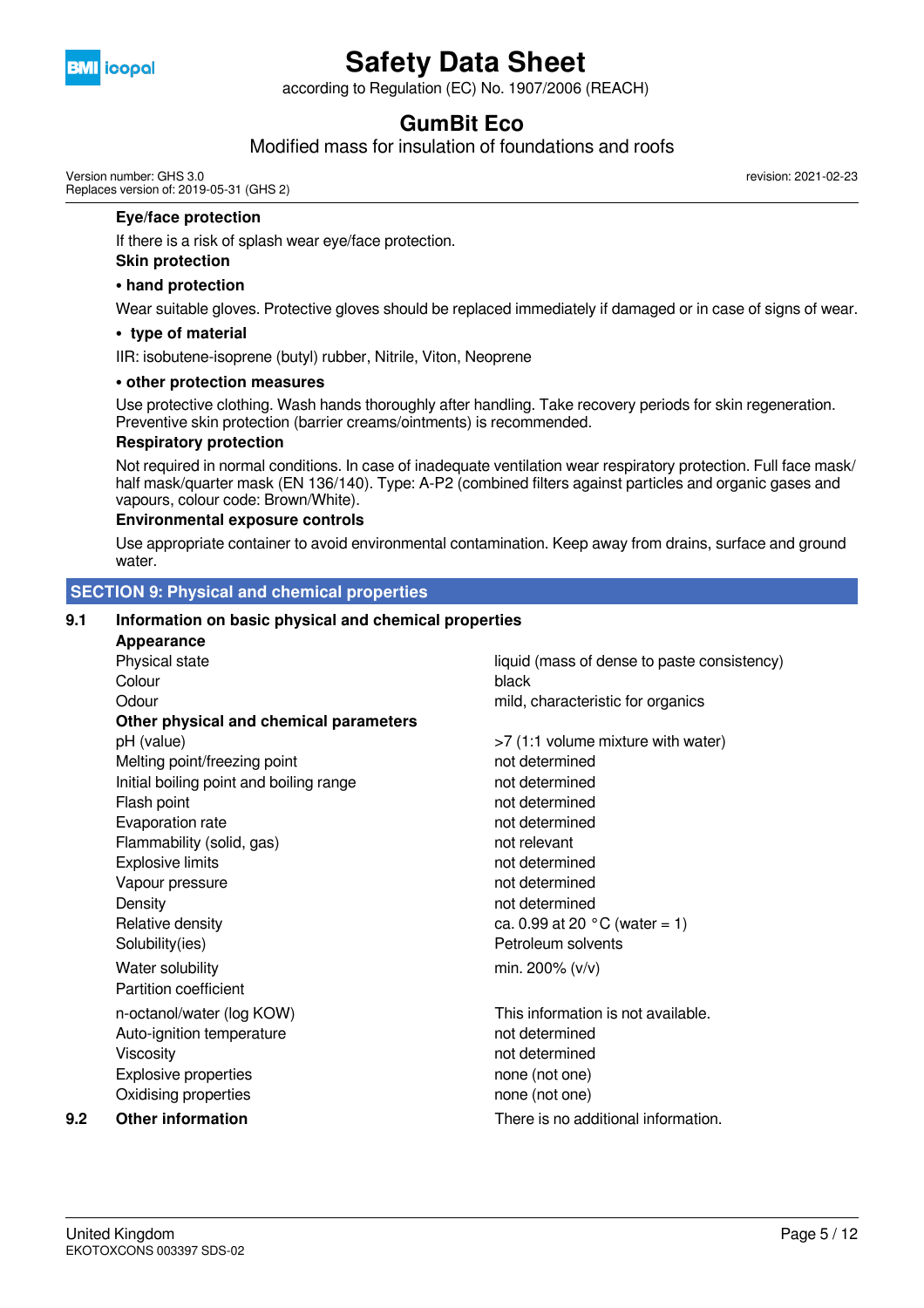

according to Regulation (EC) No. 1907/2006 (REACH)

## **GumBit Eco**

### Modified mass for insulation of foundations and roofs

Version number: GHS 3.0 Replaces version of: 2019-05-31 (GHS 2) revision: 2021-02-23

### **SECTION 10: Stability and reactivity**

#### **10.1 Reactivity**

This material is not reactive under normal ambient conditions.

**10.2 Chemical stability**

The material is stable under normal ambient and anticipated storage and handling conditions of temperature and pressure.

**10.3 Possibility of hazardous reactions**

No known hazardous reactions.

**10.4 Conditions to avoid**

There are no specific conditions known which have to be avoided.

**10.5 Incompatible materials**

strong oxidisers, strong acids, strong bases

#### **10.6 Hazardous decomposition products**

Reasonably anticipated hazardous decomposition products produced as a result of use, storage, spill and heating are not known. Hazardous combustion products: see section 5.

#### **SECTION 11: Toxicological information**

#### **11.1 Information on toxicological effects**

Test data are not available for the complete mixture.

#### **Classification procedure**

The method for classification of the mixture is based on ingredients of the mixture (additivity formula).

#### **Classification according to GHS (1272/2008/EC, CLP)**

This mixture does not meet the criteria for classification in accordance with Regulation No 1272/2008/EC. **Acute toxicity**

Shall not be classified as acutely toxic.

#### **• Acute toxicity of components of the mixture**

| Name of substance | <b>CAS No</b> | <b>Exposure</b><br>route | <b>Endpoint</b> | Value                      | <b>Species</b> |
|-------------------|---------------|--------------------------|-----------------|----------------------------|----------------|
| Asphalt, oxidized | 64742-93-4    | oral                     | LD50            | $>5,000$ mg/ <sub>kg</sub> | rat            |
| Asphalt, oxidized | 64742-93-4    | dermal                   | LD50            | $>2,000 \frac{mg}{kg}$     | rabbit         |
| Asphalt, oxidized | 64742-93-4    | inhalation: va-<br>pour  | <b>LC50</b>     | >94.4 $mg/m3/4h$           | rat            |
| Asphalt           | 8052-42-4     | oral                     | LD50            | $>5,000$ mg/ <sub>kg</sub> | rat            |
| Asphalt           | 8052-42-4     | dermal                   | LD50            | $>2,000$ mg/ <sub>kg</sub> | rabbit         |
| Asphalt           | 8052-42-4     | inhalation: va-<br>pour  | <b>LC50</b>     | >94.4 $mg/m^{3}/4h$        | rat            |

#### **Skin corrosion/irritation**

Shall not be classified as corrosive/irritant to skin.

#### **Serious eye damage/eye irritation**

Shall not be classified as seriously damaging to the eye or eye irritant.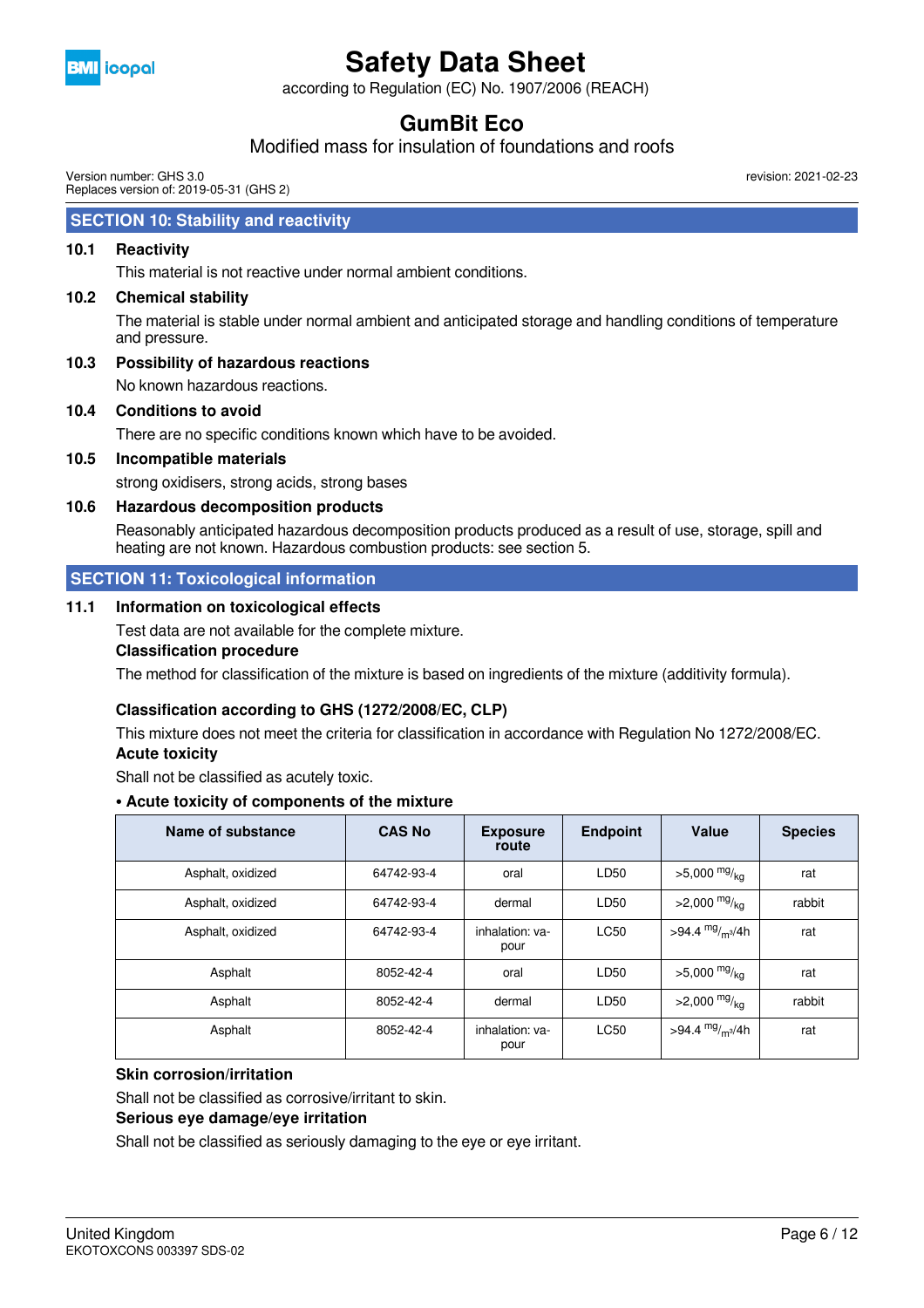

according to Regulation (EC) No. 1907/2006 (REACH)

## **GumBit Eco**

Modified mass for insulation of foundations and roofs

Version number: GHS 3.0 Replaces version of: 2019-05-31 (GHS 2)

#### **Respiratory or skin sensitisation**

Contains reaction mass of: 5-chloro-2-methyl-4-isothiazolin-3-one and 2-methyl-2H -isothiazol-3-one (3:1). May produce an allergic reaction.

#### **Summary of evaluation of the CMR properties**

Shall not be classified as germ cell mutagenic, carcinogenic nor as a reproductive toxicant.

#### **Specific target organ toxicity (STOT)**

Shall not be classified as a specific target organ toxicant.

#### **Aspiration hazard**

Shall not be classified as presenting an aspiration hazard.

#### **Symptoms related to the physical, chemical and toxicological characteristics**

#### **• If swallowed**

abdominal pain, nausea

#### **• If in eyes**

irritation, conjunctival suffusion

#### **• If inhaled**

no information available

#### **• If on skin**

irritation, allergic reactions

#### **SECTION 12: Ecological information**

#### **12.1 Toxicity**

Shall not be classified as hazardous to the aquatic environment.

#### **Aquatic toxicity (acute)**

Test data are not available for the complete mixture.

#### **Aquatic toxicity (acute) of components of the mixture**

| Name of substance | <b>CAS No</b> | <b>Endpoint</b>  | Value                 | <b>Species</b>                            | <b>Exposure</b><br>time |
|-------------------|---------------|------------------|-----------------------|-------------------------------------------|-------------------------|
| Asphalt, oxidized | 64742-93-4    | <b>LL50</b>      | $>1,000$ mg/          | rainbow trout                             | 96 h                    |
| Asphalt, oxidized | 64742-93-4    | EL50             | $>1,000$ mg/          | algae                                     | 72 h                    |
| Asphalt           | 8052-42-4     | <b>LL50</b>      | $>1,000$ mg/          | rainbow trout<br>(Oncorhynchus<br>mykiss) | 96 h                    |
| Asphalt           | 8052-42-4     | EL <sub>50</sub> | $>1,000 \frac{mg}{l}$ | algae                                     | 72 h                    |

### **Aquatic toxicity (chronic)**

**Aquatic toxicity (chronic) of components of the mixture**

| Name of substance | <b>CAS No</b> | <b>Endpoint</b> | Value        | <b>Species</b>                            | <b>Exposure</b><br>time |
|-------------------|---------------|-----------------|--------------|-------------------------------------------|-------------------------|
| Asphalt, oxidized | 64742-93-4    | <b>NOAEL</b>    | $>1,000$ mg/ | daphnia magna                             | 21 <sub>d</sub>         |
| Asphalt, oxidized | 64742-93-4    | <b>NOAEL</b>    | $>1,000$ mg/ | rainbow trout                             | 28 d                    |
| Asphalt           | 8052-42-4     | <b>NOAEL</b>    | $>1,000$ mg/ | daphnia magna                             | 21 <sub>d</sub>         |
| Asphalt           | 8052-42-4     | <b>NOEC</b>     | $>1,000$ mg/ | rainbow trout<br>(Oncorhynchus<br>mykiss) | 28 d                    |

revision: 2021-02-23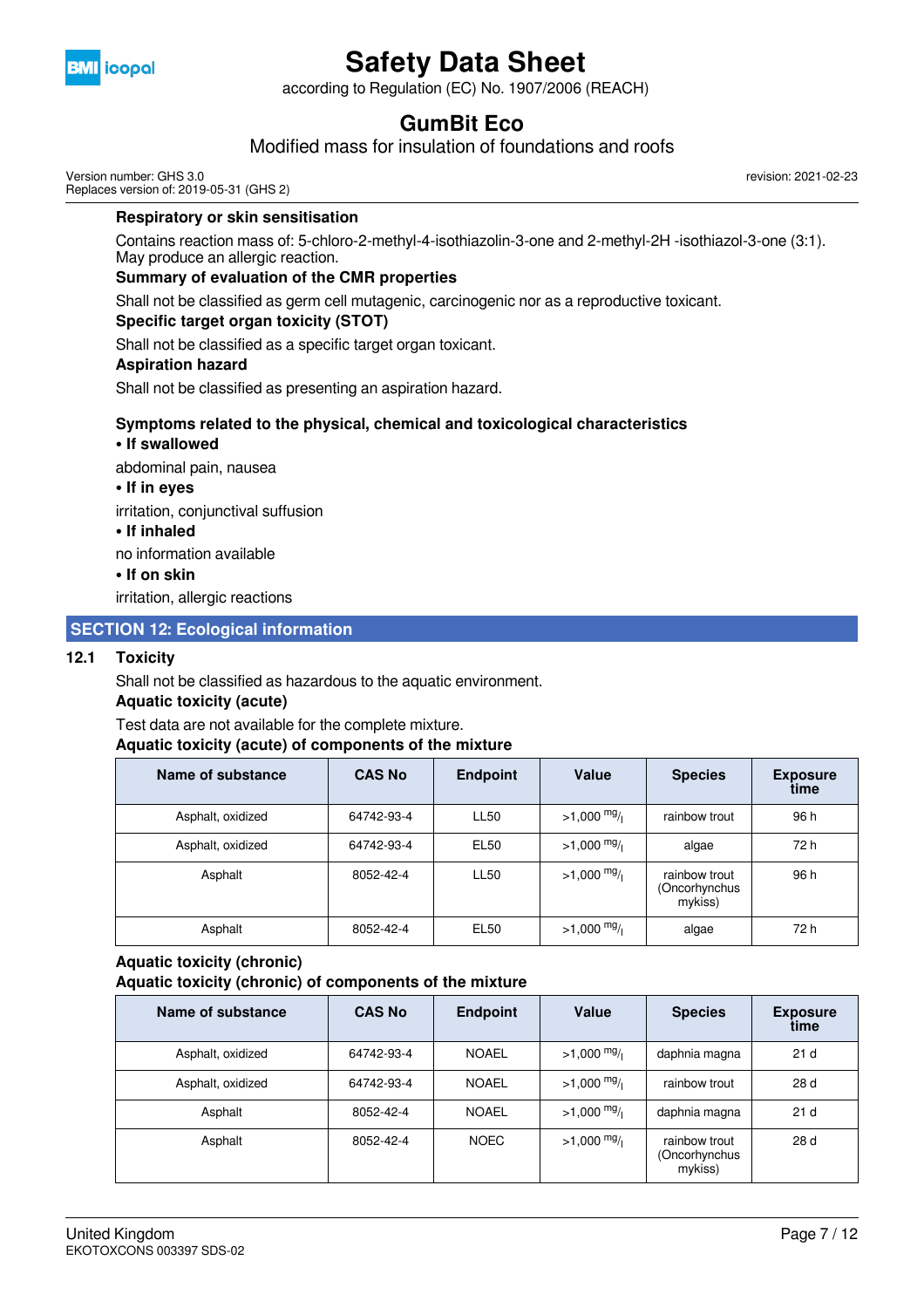

according to Regulation (EC) No. 1907/2006 (REACH)

## **GumBit Eco**

Modified mass for insulation of foundations and roofs

Version number: GHS 3.0 Replaces version of: 2019-05-31 (GHS 2) revision: 2021-02-23

#### **Biodegradation**

Asphalt: no data available - UVCB substance

#### **12.2 Persistence and degradability**

#### **Degradability of components of the mixture**

| Name of substance<br><b>CAS No</b> |            | <b>Notes</b>                                         |
|------------------------------------|------------|------------------------------------------------------|
| Asphalt, oxidized                  | 64742-93-4 | hydrolysis - not relevant, photolysis - not relevant |
| Asphalt                            | 8052-42-4  | hydrolysis - not relevant, photolysis - not relevant |

#### **12.3 Bioaccumulative potential**

The substances contained in this mixture have no potential for bioaccumulation.

#### **12.4 Mobility in soil**

Data are not available.

### **12.5 Results of PBT and vPvB assessment**

This mixture does not contain any substances that are assessed to be a PBT or a vPvB.

**12.6 Other adverse effects**

### Data are not available.

**Endocrine disrupting potential**

None of the ingredients are listed.

#### **SECTION 13: Disposal considerations**

#### **13.1 Waste treatment methods**

#### **Waste treatment-relevant information**

Dispose of contents/container to an authorized waste treatment facility.

#### **Sewage disposal-relevant information**

Do not empty into drains. Avoid release to the environment. Refer to special instructions/safety data sheets. **Waste treatment of containers/packagings**

Completely emptied packages can be recycled. Handle contaminated packages in the same way as the substance itself.

#### **Remarks**

Please consider the relevant national or regional provisions. Waste shall be separated into the categories that can be handled separately by the local or national waste management facilities.

| <b>SECTION 14: Transport information</b> |                                                                    |                                                                                             |  |  |  |  |
|------------------------------------------|--------------------------------------------------------------------|---------------------------------------------------------------------------------------------|--|--|--|--|
| 14.1                                     | UN number                                                          | not subject to transport regulations                                                        |  |  |  |  |
| 14.2                                     | UN proper shipping name                                            | not relevant                                                                                |  |  |  |  |
| 14.3                                     | Transport hazard class(es)<br>Class                                | $\overline{\phantom{a}}$                                                                    |  |  |  |  |
| 14.4                                     | Packing group                                                      | not assigned to a packing group                                                             |  |  |  |  |
| 14.5                                     | Environmental hazards                                              | none (not one) (non-environmentally hazardous acc. to the dan-<br>gerous goods regulations) |  |  |  |  |
| 14.6                                     | Special precautions for user                                       |                                                                                             |  |  |  |  |
|                                          | There is no additional information.                                |                                                                                             |  |  |  |  |
| 14.7                                     | Transport in bulk according to Annex II of MARPOL and the IBC Code |                                                                                             |  |  |  |  |

The cargo is not intended to be carried in bulk.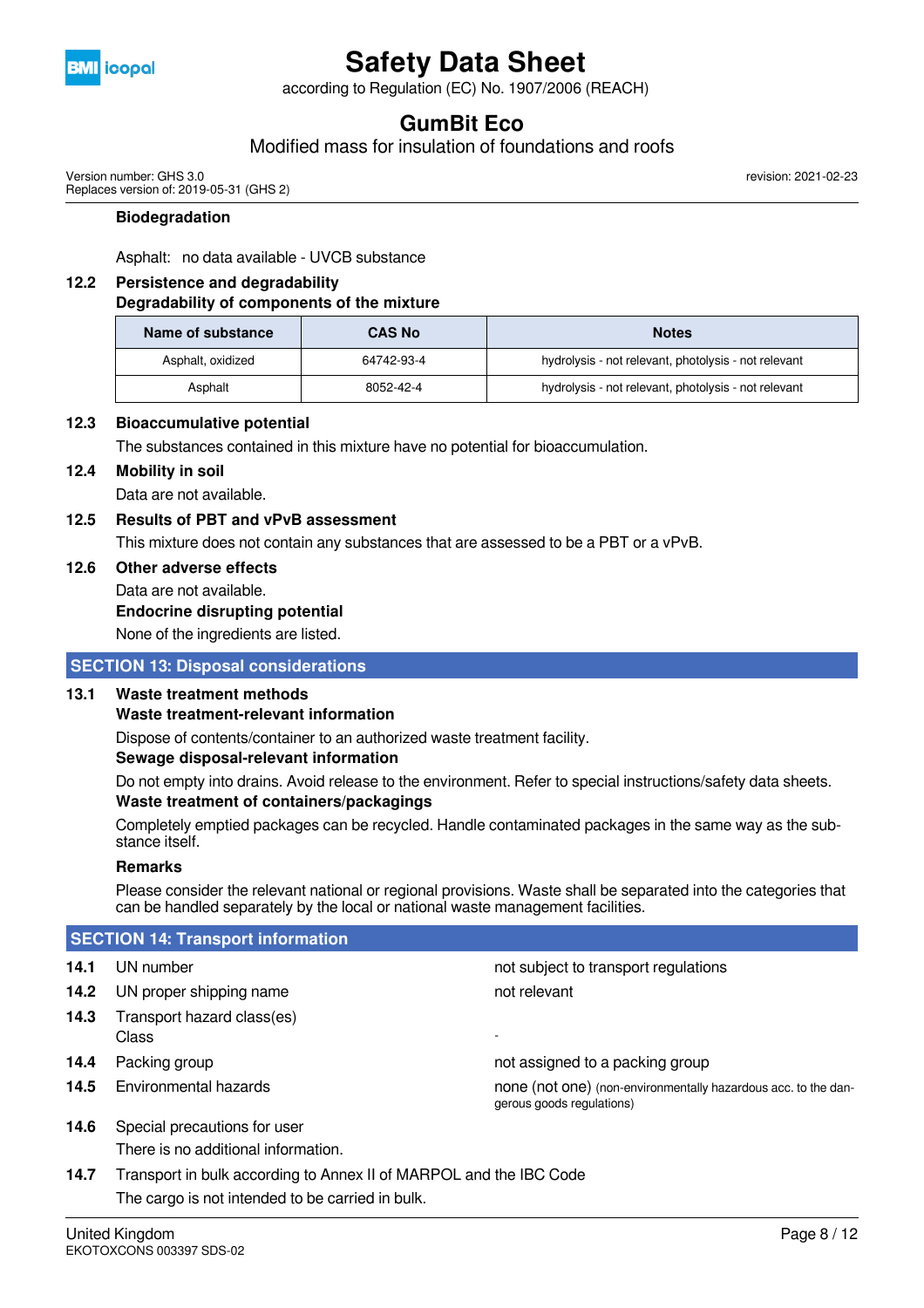

according to Regulation (EC) No. 1907/2006 (REACH)

## **GumBit Eco**

Modified mass for insulation of foundations and roofs

Version number: GHS 3.0 Replaces version of: 2019-05-31 (GHS 2) revision: 2021-02-23

#### **Information for each of the UN Model Regulations**

#### **• Transport of dangerous goods by road, rail and inland waterway (ADR/RID/ADN)**

Not subject to ADR, RID and ADN.

**• International Maritime Dangerous Goods Code (IMDG)**

Not subject to IMDG.

**• International Civil Aviation Organization (ICAO-IATA/DGR)**

Not subject to ICAO-IATA.

#### **SECTION 15: Regulatory information**

#### **15.1 Safety, health and environmental regulations/legislation specific for the substance or mixture Relevant provisions of the European Union (EU)**

**• Restrictions according to REACH, Annex XVII:**

None of the ingredients are listed.

**• List of substances subject to authorisation (REACH, Annex XIV) / SVHC - candidate list**

None of the ingredients are listed.

**• Regulation 166/2006/EC concerning the establishment of a European Pollutant Release and Transfer Register (PRTR)**

#### none of the ingredients are listed

#### **• Water Framework Directive (WFD)**

| Name of substance                                                                                           | <b>CAS No</b> | Listed in | <b>Remarks</b> |
|-------------------------------------------------------------------------------------------------------------|---------------|-----------|----------------|
| reaction mass of: 5-chloro-2-methyl-4-iso-<br>thiazolin-3-one and 2-methyl-2H -isothiazol-3-<br>one $(3:1)$ |               |           |                |

#### **Legend**

A) Indicative list of the main pollutants

#### **15.2 Chemical Safety Assessment**

The Chemical Safety Assessment is not required for the mixture. Chemical safety assessment has been carried out for some of the substances in the mixture.

#### **SECTION 16: Other information**

#### **16.1 Indication of changes (revised safety data sheet)**

| <b>Section</b> | Former entry (text/value)                                                                                                    | Actual entry (text/value)                                                                                                        |
|----------------|------------------------------------------------------------------------------------------------------------------------------|----------------------------------------------------------------------------------------------------------------------------------|
| 1.3            | Details of the supplier of the safety data sheet:<br>Icopal Sp. z o.o.<br>ul. Łaska 169/197<br>98-220 Zduńska Wola<br>Poland | Details of the supplier of the safety data sheet:<br>BMI Icopal Sp. z o.o.<br>ul. Łaska 169/197<br>98-220 Zduńska Wola<br>Poland |
|                | Telephone: +48 / 043 823 41 11<br>e-mail: kch.pl@bmigroup.com<br>Website: www.icopal.pl                                      | Telephone: +48 / 043 823 41 11<br>e-mail: kch.pl@bmigroup.com<br>Website: www.icopal.pl                                          |
| 3.2            |                                                                                                                              | Mixtures:<br>change in the listing (table)                                                                                       |
| 3.2            |                                                                                                                              | Mixtures:<br>change in the listing (table)                                                                                       |
| 8.1            |                                                                                                                              | Occupational exposure limit values (Workplace Exposure<br>Limits):<br>change in the listing (table)                              |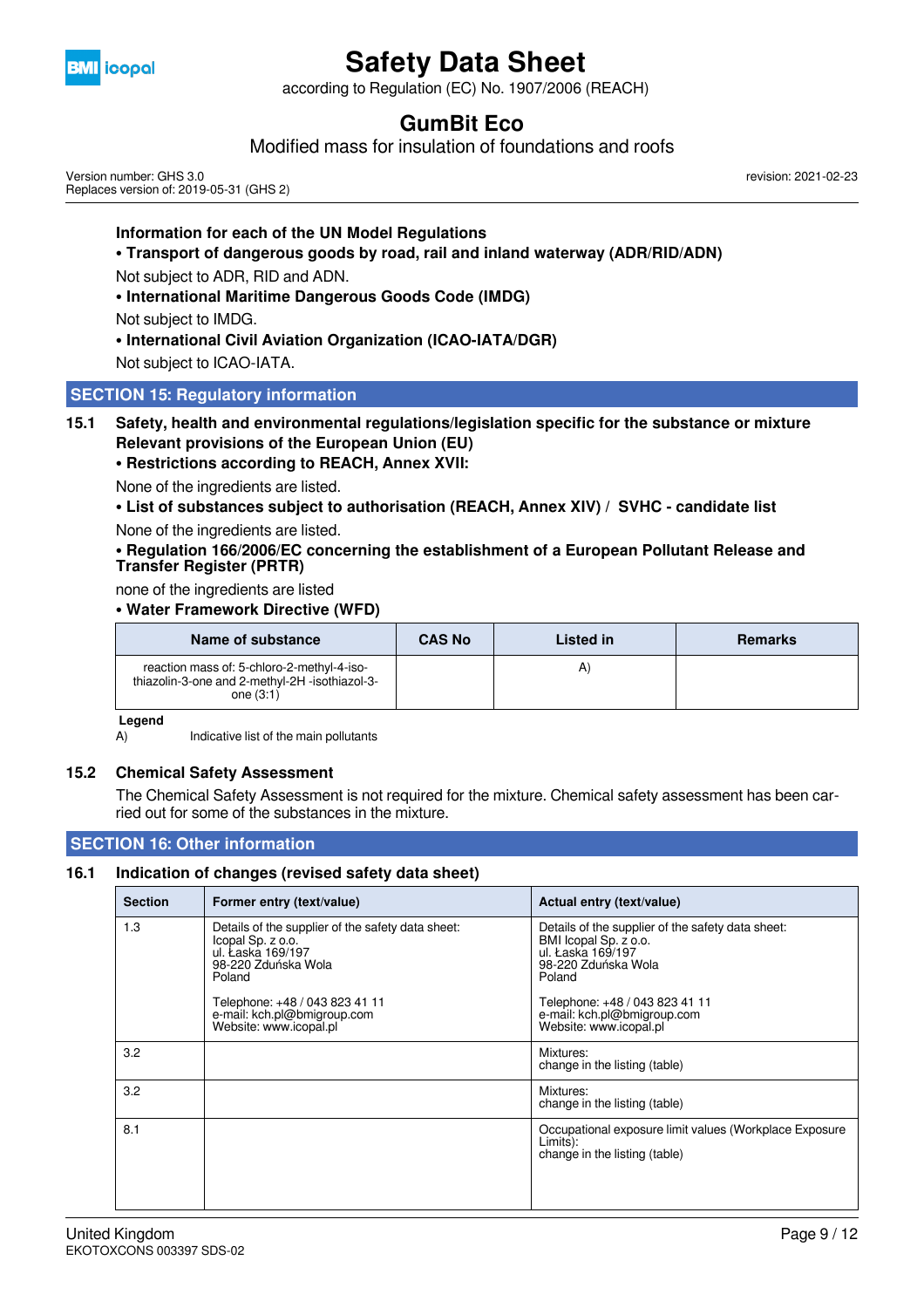

according to Regulation (EC) No. 1907/2006 (REACH)

## **GumBit Eco**

### Modified mass for insulation of foundations and roofs

Version number: GHS 3.0 Replaces version of: 2019-05-31 (GHS 2)

| <b>Section</b> | Former entry (text/value)                                                                                | Actual entry (text/value)                                                                                                                                                                              |
|----------------|----------------------------------------------------------------------------------------------------------|--------------------------------------------------------------------------------------------------------------------------------------------------------------------------------------------------------|
| 15.2           | <b>Chemical Safety Assessment:</b><br>The Chemical Safety Assessment is not required for the<br>mixture. | <b>Chemical Safety Assessment:</b><br>The Chemical Safety Assessment is not required for the<br>mixture. Chemical safety assessment has been carried<br>out for some of the substances in the mixture. |

| Abbr.                | Descriptions of used abbreviations                                                                                                                                                                                       |  |
|----------------------|--------------------------------------------------------------------------------------------------------------------------------------------------------------------------------------------------------------------------|--|
| Acute Tox.           | Acute toxicity                                                                                                                                                                                                           |  |
| <b>ADN</b>           | Accord européen relatif au transport international des marchandises dangereuses par voies de navigation<br>intérieures (European Agreement concerning the International Carriage of Dangerous Goods by Inland Waterways) |  |
| ADR                  | Accord européen relatif au transport international des marchandises dangereuses par route (European Agreement<br>concerning the International Carriage of Dangerous Goods by Road)                                       |  |
| <b>Aquatic Acute</b> | Hazardous to the aquatic environment - acute hazard                                                                                                                                                                      |  |
| Aquatic Chronic      | Hazardous to the aquatic environment - chronic hazard                                                                                                                                                                    |  |
| <b>ATE</b>           | <b>Acute Toxicity Estimate</b>                                                                                                                                                                                           |  |
| CAS                  | Chemical Abstracts Service (service that maintains the most comprehensive list of chemical substances)                                                                                                                   |  |
| Ceiling-C            | Ceiling value                                                                                                                                                                                                            |  |
| <b>CLP</b>           | Regulation (EC) No 1272/2008 on classification, labelling and packaging of substances and mixtures                                                                                                                       |  |
| <b>CMR</b>           | Carcinogenic, Mutagenic or toxic for Reproduction                                                                                                                                                                        |  |
| <b>DGR</b>           | Dangerous Goods Regulations (see IATA/DGR)                                                                                                                                                                               |  |
| <b>DMEL</b>          | Derived Minimal Effect Level                                                                                                                                                                                             |  |
| <b>DNEL</b>          | Derived No-Effect Level                                                                                                                                                                                                  |  |
| EC No                | The EC Inventory (EINECS, ELINCS and the NLP-list) is the source for the seven-digit EC number, an identifier of<br>substances commercially available within the EU (European Union)                                     |  |
| EH40/2005            | EH40/2005 Workplace exposure limits (http://www.nationalarchives.gov.uk/doc/open-government-licence/)                                                                                                                    |  |
| <b>EINECS</b>        | European Inventory of Existing Commercial Chemical Substances                                                                                                                                                            |  |
| <b>EL50</b>          | Effective Loading 50 %: the EL50 corresponds to the loading rate required to produce a response in 50% of the<br>test organisms                                                                                          |  |
| <b>ELINCS</b>        | European List of Notified Chemical Substances                                                                                                                                                                            |  |
| Eye Dam.             | Seriously damaging to the eye                                                                                                                                                                                            |  |
| Eye Irrit.           | Irritant to the eye                                                                                                                                                                                                      |  |
| <b>GHS</b>           | "Globally Harmonized System of Classification and Labelling of Chemicals" developed by the United Nations                                                                                                                |  |
| <b>IATA</b>          | International Air Transport Association                                                                                                                                                                                  |  |
| <b>IATA/DGR</b>      | Dangerous Goods Regulations (DGR) for the air transport (IATA)                                                                                                                                                           |  |
| <b>ICAO</b>          | International Civil Aviation Organization                                                                                                                                                                                |  |
| <b>IMDG</b>          | International Maritime Dangerous Goods Code                                                                                                                                                                              |  |
| index No             | The Index number is the identification code given to the substance in Part 3 of Annex VI to Regulation (EC) No<br>1272/2008                                                                                              |  |
| LC50                 | Lethal Concentration 50%: the LC50 corresponds to the concentration of a tested substance causing 50 % lethal-<br>ity during a specified time interval                                                                   |  |
| LD50                 | Lethal Dose 50 %: the LD50 corresponds to the dose of a tested substance causing 50 % lethality during a spe-<br>cified time interval                                                                                    |  |
| <b>LL50</b>          | Lethal Loading 50 %: the LL50 corresponds to the loading rate causing 50 % lethality                                                                                                                                     |  |

#### **Abbreviations and acronyms**

 $\overline{\phantom{a}}$ 

revision: 2021-02-23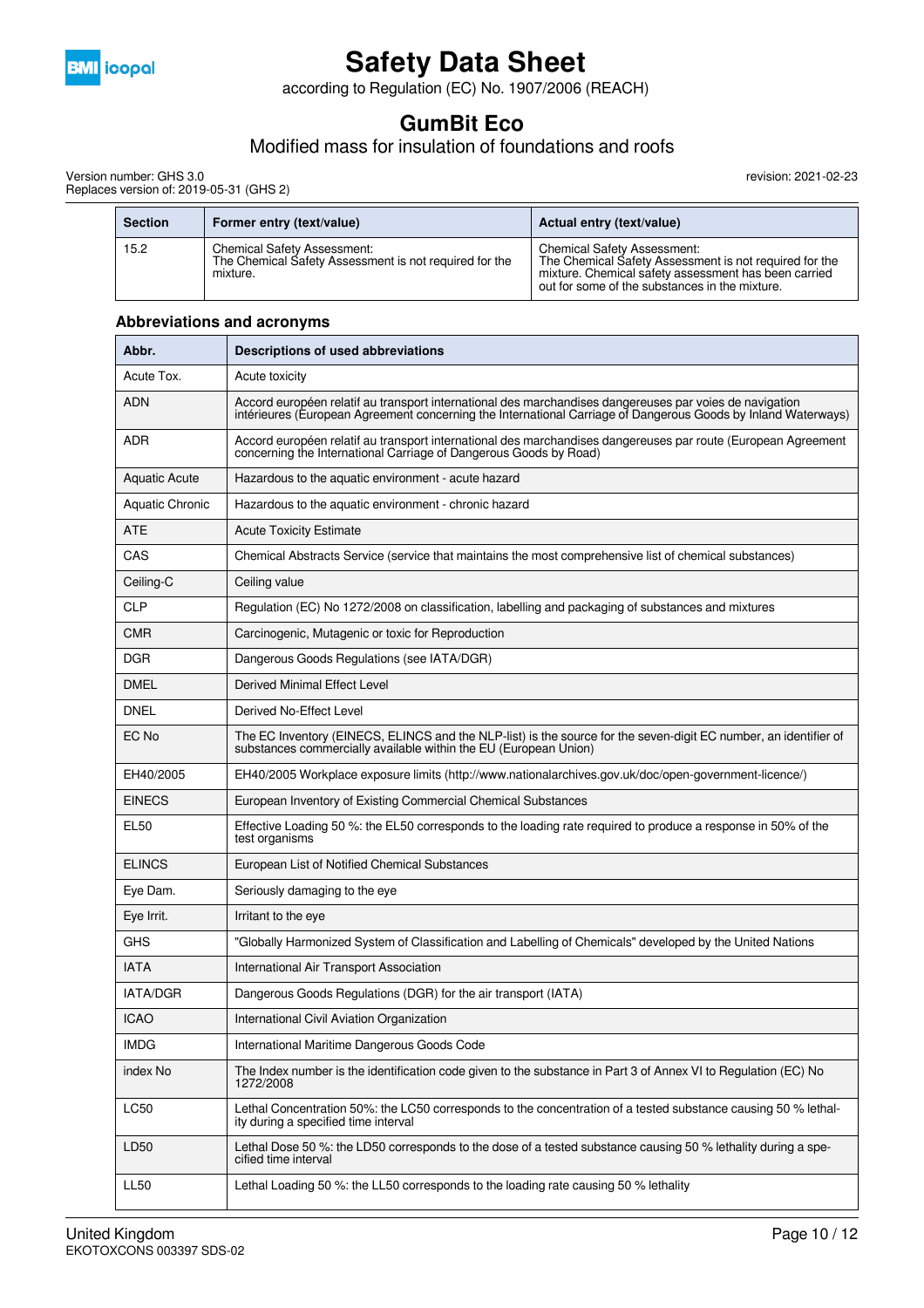

according to Regulation (EC) No. 1907/2006 (REACH)

## **GumBit Eco**

### Modified mass for insulation of foundations and roofs

Version number: GHS 3.0 Replaces version of: 2019-05-31 (GHS 2) revision: 2021-02-23

| Abbr.         | Descriptions of used abbreviations                                                                                                                                                                                                                                                               |
|---------------|--------------------------------------------------------------------------------------------------------------------------------------------------------------------------------------------------------------------------------------------------------------------------------------------------|
| <b>MARPOL</b> | International Convention for the Prevention of Pollution from Ships (abbr. of "Marine Pollutant")                                                                                                                                                                                                |
| M-factor      | Means a multiplying factor. It is applied to the concentration of a substance classified as hazardous to the aquatic<br>environment acute category 1 or chronic category 1, and is used to derive by the summation method the classifica-<br>tion of a mixture in which the substance is present |
| <b>NLP</b>    | No-Longer Polymer                                                                                                                                                                                                                                                                                |
| <b>NOAEL</b>  | No Observed Adverse Effect Level                                                                                                                                                                                                                                                                 |
| <b>NOEC</b>   | No Observed Effect Concentration                                                                                                                                                                                                                                                                 |
| PBT           | Persistent. Bioaccumulative and Toxic                                                                                                                                                                                                                                                            |
| <b>PNEC</b>   | <b>Predicted No-Effect Concentration</b>                                                                                                                                                                                                                                                         |
| ppm           | Parts per million                                                                                                                                                                                                                                                                                |
| <b>REACH</b>  | Registration, Evaluation, Authorisation and Restriction of Chemicals                                                                                                                                                                                                                             |
| <b>RID</b>    | Règlement concernant le transport International ferroviaire des marchandises Dangereuses (Regulations concern-<br>ing the International carriage of Dangerous goods by Rail)                                                                                                                     |
| Skin Corr.    | Corrosive to skin                                                                                                                                                                                                                                                                                |
| Skin Irrit.   | Irritant to skin                                                                                                                                                                                                                                                                                 |
| Skin Sens.    | Skin sensitisation                                                                                                                                                                                                                                                                               |
| <b>STEL</b>   | Short-term exposure limit                                                                                                                                                                                                                                                                        |
| <b>SVHC</b>   | Substance of Very High Concern                                                                                                                                                                                                                                                                   |
| <b>TWA</b>    | Time-weighted average                                                                                                                                                                                                                                                                            |
| vPvB          | Very Persistent and very Bioaccumulative                                                                                                                                                                                                                                                         |
| <b>WEL</b>    | Workplace exposure limit                                                                                                                                                                                                                                                                         |

#### **Key literature references and sources for data**

- Regulation (EC) No. 1907/2006 (REACH), amended by 2015/830/EU
- Regulation (EC) No. 1272/2008 (CLP, EU GHS)

#### **Classification procedure**

Physical and chemical properties: The classification is based on tested mixture. Health hazards/environmental hazards: The method for classification of the mixture is based on ingredients of the mixture (additivity formula).

#### **List of relevant phrases (code and full text as stated in chapter 2 and 3)**

| Code | <b>Text</b>                                           |
|------|-------------------------------------------------------|
| H301 | Toxic if swallowed.                                   |
| H310 | Fatal in contact with skin.                           |
| H314 | Causes severe skin burns and eye damage.              |
| H317 | May cause an allergic skin reaction.                  |
| H318 | Causes serious eye damage.                            |
| H330 | Fatal if inhaled.                                     |
| H400 | Very toxic to aquatic life.                           |
| H410 | Very toxic to aquatic life with long lasting effects. |